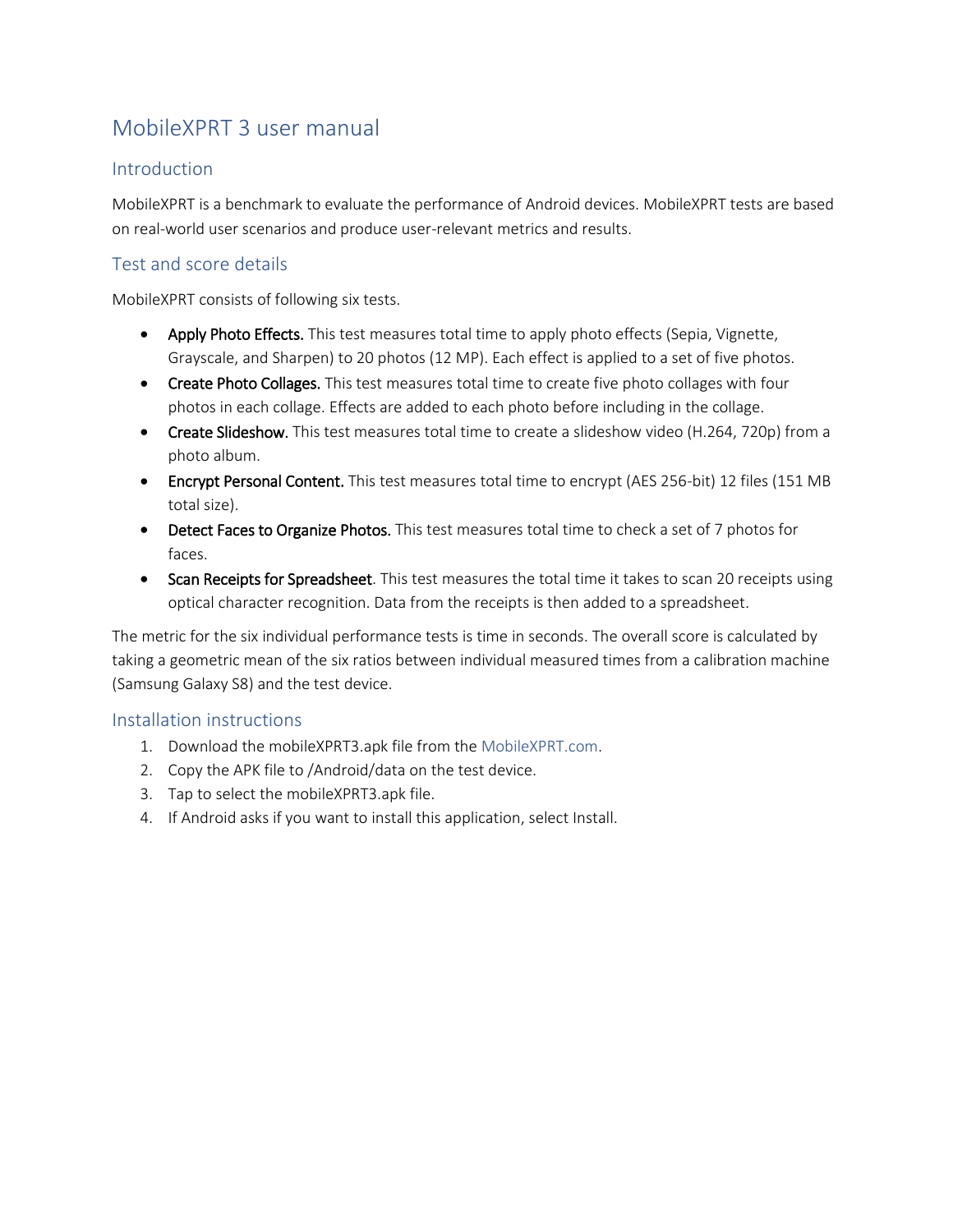

- 5. On the App installed screen, select Open.
- 6. On the MobileXPRT needs permissions screen, select OK.
- 7. The Device settings > permissions page will appear. Change the toggle to on to grant permissions to MobileXPRT 3.



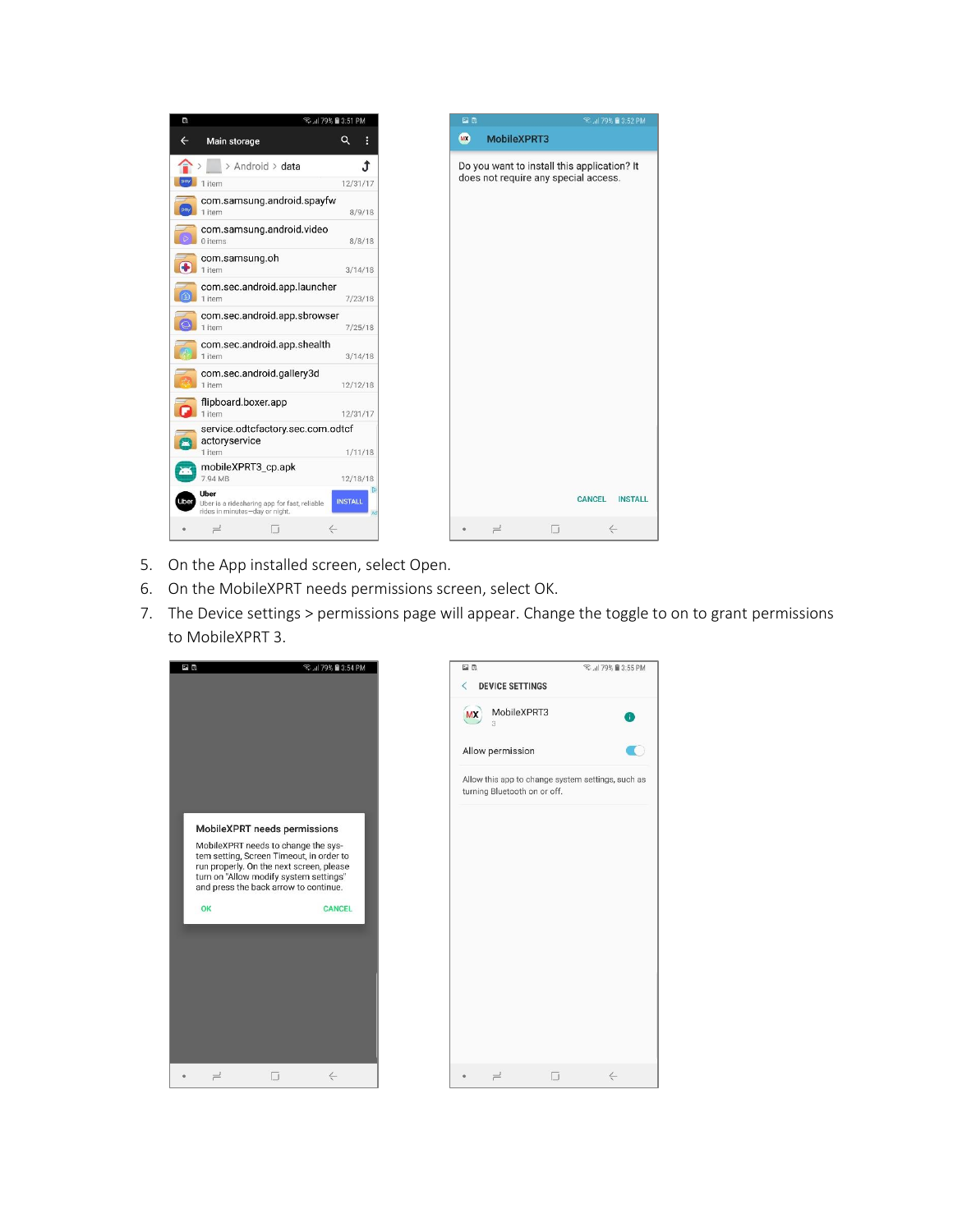- 8. Tap the back button. Select Allow to allow MobileXPRT 3 to access photos, media, and files.
- 9. Select OK to allow the app to copy and extract test content from BenchmarkXPRT.com.
- 10. Once the MobileXPRT 3 home screen appears, the installation process is finished.

| 四段      | <b>R</b> 1 78% <b>a</b> 3:57 PM                                            | $\odot$ R    |                      | <b>Revul 79% ■ 10:02 AM</b>                                                 |                     |
|---------|----------------------------------------------------------------------------|--------------|----------------------|-----------------------------------------------------------------------------|---------------------|
|         |                                                                            |              |                      | Mobile XPRT 3<br>8981                                                       |                     |
|         |                                                                            |              |                      | Select the workload(s) you'd like to run.                                   |                     |
|         |                                                                            |              | Ø                    | <b>Apply Photo Effects</b>                                                  |                     |
|         | Allow MobileXPRT3 to<br>access photos, media, and<br>files on your device? | æ            | ∨                    | <b>Create Photo Collages</b>                                                |                     |
|         |                                                                            | $\mathbf{P}$ | $\checkmark$         | Create Slideshow                                                            |                     |
|         |                                                                            | $\mathbf{a}$ | ⋉                    | <b>Encrypt Personal Content</b>                                             |                     |
|         | <b>ALLOW</b><br><b>DENY</b>                                                | $\circ$      | ∣✓∣                  | Detect Faces to Organize Photos                                             |                     |
|         |                                                                            |              | ø                    | Scan Receipts for Spreadsheet                                               |                     |
|         |                                                                            | ⋒<br>Home    |                      | Start overall test<br>团<br>aal<br>圍<br><b>Results</b><br>Sys Info<br>Manual | $^{\circ}$<br>About |
| $\circ$ | O<br>$\rightleftharpoons$<br>$\leftarrow$                                  |              | $\rightleftharpoons$ | $\leftarrow$<br>σ                                                           |                     |

## Test device configuration and reliable testing

The following test device configuration steps are recommended for reliable testing of MobileXPRT:

- If applicable, turn off automatic updates from the Google Play store. To do so, open the Play Store app, select the drop-down menu at the top of the screen, and select Settings. Select Autoupdate apps, and choose the Don't auto-update apps option. On devices that do not access the Google Play store, you may need to turn off updates from any connected vendor services or app stores.
- Set the device to Airplane mode. Automatic system updates or alerts, if triggered during the test, could cause test failures and/or impact test results.
- Set the display screen timeout ("Settings | Display | Sleep") to the longest time interval allowed by the device. You may also be able to set the option to stay awake by checking Developer Options | Stay awake.

## Testing instructions

1. Click the Start overall test button to begin the test run. All tests are selected to run by default. The test takes approximately 10 minutes to complete.